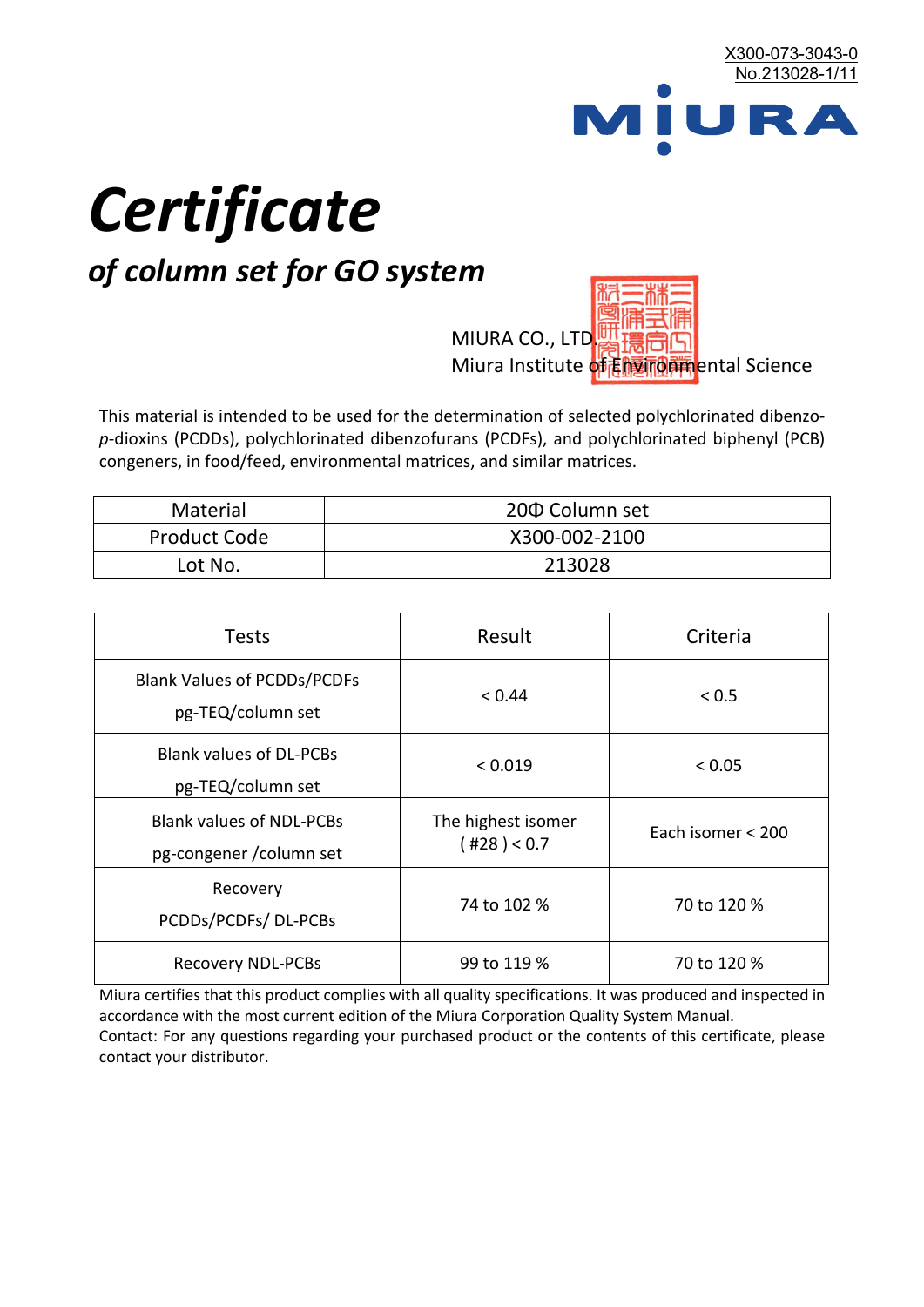### **DESCRIPTIONS**

**Lot Number:** The number mentioned on the labels on the column bag is the lot production number.

**Blank Level Values:** Blank level values, expressed as mass fractions (pg-TEQ per a column set), for selected PCB congeners, PCDD, and PCDF congeners are provided in Table 2. Blank level values are a reference value for which MIURA has the highest confidence in its accuracy, in that all known or suspected sources of bias have been investigated or taken into account (JIS K0311 or JIS K0312).

**Recovery Values (Sample):** Recovery values, expressed as percentages, are provided in Table 3 for selected mass labeled-PCB congeners, and selected mass labeled PCDD and PCDF congeners, based on selected mass labeled recovery standards added before GC-MS measurement. Recovery values meet EU regulations; however, the values meet the MIURA criteria for this certification, which are stricter than what is required by EU regulations.

#### **NOTICE AND WARNING TO USERS**

THE GO SYSTEM COLUMN SET IS INTENDED FOR DIOXIN ANALYTICAL USE ONLY, INCLUDING HAZARDOUS MATERIALS. BEFORE USE, READ THE SDS CAREFULLY; HANDLE PRODUCT AS A HAZARDOUS MATERIAL CAPABLE OF SKIN CORROSION AND/OR EYE DAMAGE.

#### **INSTRUCTIONS FOR STABILITY, STORAGE, AND USE**

**Stability and Storage:** The column set should be stored at room temperatures below 25 °C until use. It should not be frozen or exposed to sunlight or ultraviolet radiation. After removing from the bags, the contents should be used immediately, especially, because the concentration column (lower) "Alumina" can be deactivated under high-humidity. Storing of the removed column set is not recommended.

**Use:** If storing in a cold room or refrigerator, bring them to room temperature (let stand for approximately 30 min), remove water condensed on the surface of the bags. Carefully remove the bags to avoid damage of the column. Use the same lot number with one column set. For more information of column set refer to the operation manual.

#### **ANALYTICAL METHODS USED AT MIURA**

For preparation of blank test, several column sets chosen at random per lot production were allowed to reach ambient temperature; two types of the purification columns (upper: silver nitrate silica gel, and lower: sulfuric acid silica gel) were assembled, and 10 mL of n-hexane was added to wet the top of the column with the designated column cap and disposable syringe. Then, a known amount of internal standard solution (containing selected labeled PCB, PCDDs, and PCDFs congeners; as shown in Table 1) dissolved in 6 mL of n-hexane was added to the top of the column with disposable syringe, and the syringe was washed with 2 x 2 mL of n-hexane; the n-hexane was injected into the column again. Then, the purification columns assembled with the concentration columns (upper) and (lower) were set to the each system unit immediately. After two fractions (dioxin and PCB fractions) were obtained from each system unit, a known amount of the recovery standard solution was added to each concentration vessel. Finally, both fractions were concentrated using an evaporation system under nitrogen to 0.01 mL.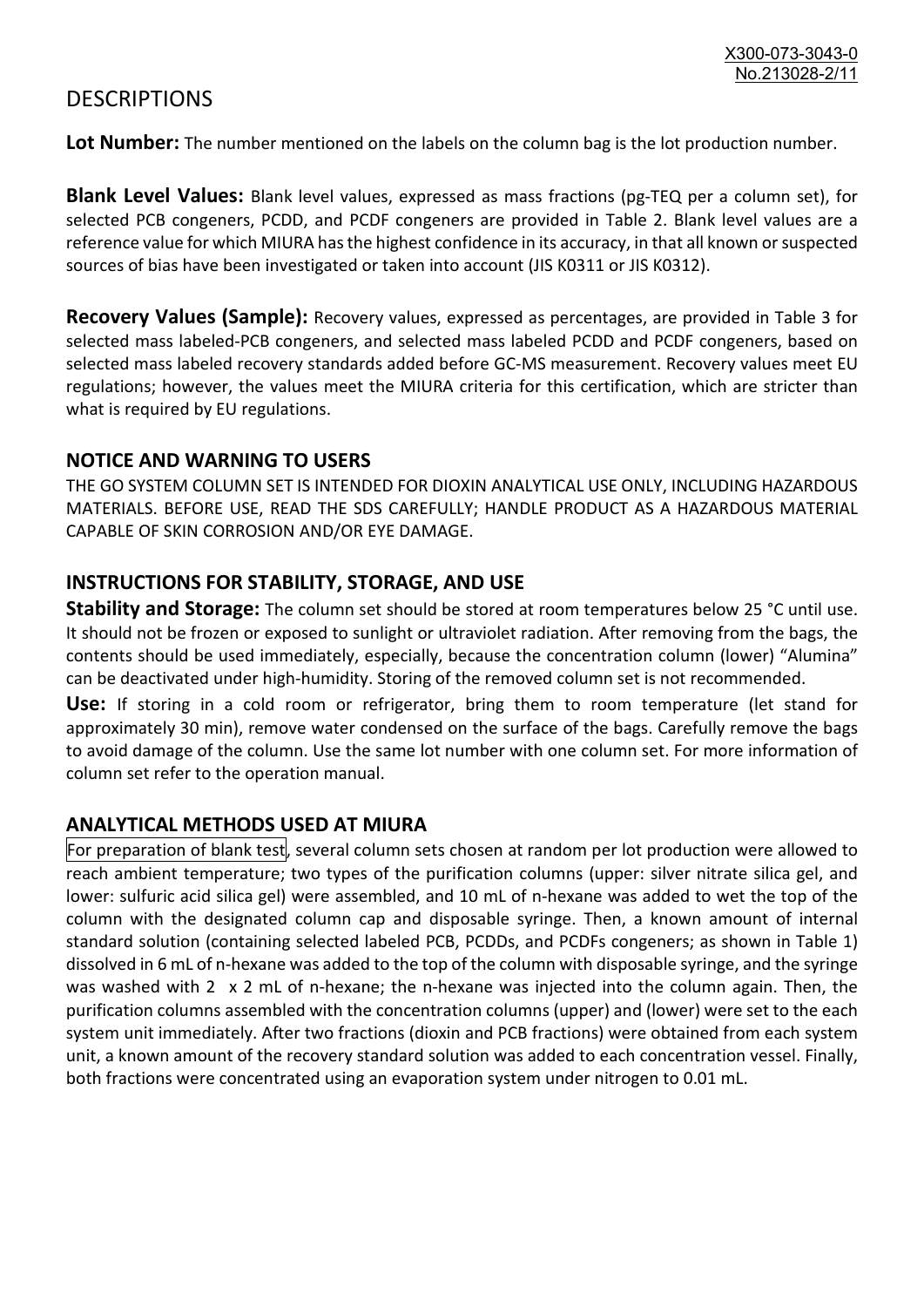X300-073-3043-0 No.213028-3/

| Compounds                          | Standard                      | Maker Code     | Maker                           | <b>Diluted</b><br>Concentration |
|------------------------------------|-------------------------------|----------------|---------------------------------|---------------------------------|
|                                    | Internal Standard             | DF-SS-A        |                                 | $10$ ng/mL<br>in decane         |
| PCDDs and PCDFs,<br><b>DL-PCBs</b> | <b>Internal Standard</b>      | DFP-LCS-B      |                                 |                                 |
|                                    | Recovery (Surrogate) Standard | DF-IS-J        | Wellington<br>Laboratories Inc. |                                 |
| <b>NDL-PCBs</b>                    | Internal Standard             | <b>MBP-28</b>  |                                 |                                 |
|                                    |                               | <b>MBP-52</b>  |                                 |                                 |
|                                    |                               | MBP-101        |                                 |                                 |
|                                    |                               | <b>MBP-138</b> |                                 |                                 |
|                                    |                               | MBP-153        |                                 |                                 |
|                                    | Recovery (Surrogate) Standard | <b>MBP-19</b>  |                                 |                                 |
|                                    |                               | <b>MBP-70</b>  |                                 |                                 |
|                                    |                               | <b>MBP-111</b> |                                 |                                 |
|                                    |                               | MBP-162        |                                 |                                 |
|                                    |                               | <b>MBP-178</b> |                                 |                                 |

Table 1. Standard solutions used for recovery tests.

The concentrated dioxin fraction was analyzed using gas chromatography / high resolution mass spectrometry (GC/HRMS) operated in electron impact (EI) mode. A 0.25 mm ID × 60 m fused silica capillary (BPX-DXN, TRAJAN) was used. The concentrated PCB fraction was analyzed using GC/HRMS operated in EI mode. A 0.25 mm ID × 60 m fused silica capillary (HT8-PCB, TRAJAN) was used. All injections were 2 μL using a splitless inlet. The results, blank level values, are provided in Table 2. The chromatograms of each compounds are shown at page 6 and after. Furthermore, the dioxin and PCB fractions were analyzed using gas chromatography / low resolution mass spectrometry operated in total ion scan (m/z 50 to 500) mode, to confirm if interferences may affect determination of target compounds by GC/HRMS are included in the fractions, the chromatograms are not shown here.

For the recovery test (sample), The sunflower seed oil from Helianthus annuus (S5007-1L, Sigma Aldrich) was dissolved in 2 mL of n-hexane. A known amount of the internal standard solution was added to the flask, mixed, and allowed to equilibrate. First, several column sets chosen at random per lot production were allowed to reach ambient temperature; the purification columns (upper) and (lower) were assembled. 10 mL of n-hexane was added to wet the top of the column with the designated column cap and disposable syringe. Then, the sample with the internal standard was injected into the top of the column with the disposable syringe, and the syringe was washed with 2 x 2 mL of n-hexane; the n-hexane was injected into the column again. The purification column was assembled with the concentration column (upper) and (lower), and set to the each system unit immediately. After obtaining two fractions from the system unit, the dioxin and PCB fractions were concentrated using an evaporation system under nitrogen to approximately 0.01 mL. After the addition of a known amount of recovery standard solution, the both fractions were concentrated to 0.02 mL; then dioxin and PCB in each fractions were analyzed using GC/HRMS as mentioned above test. The inspection results is displayed in Table 3.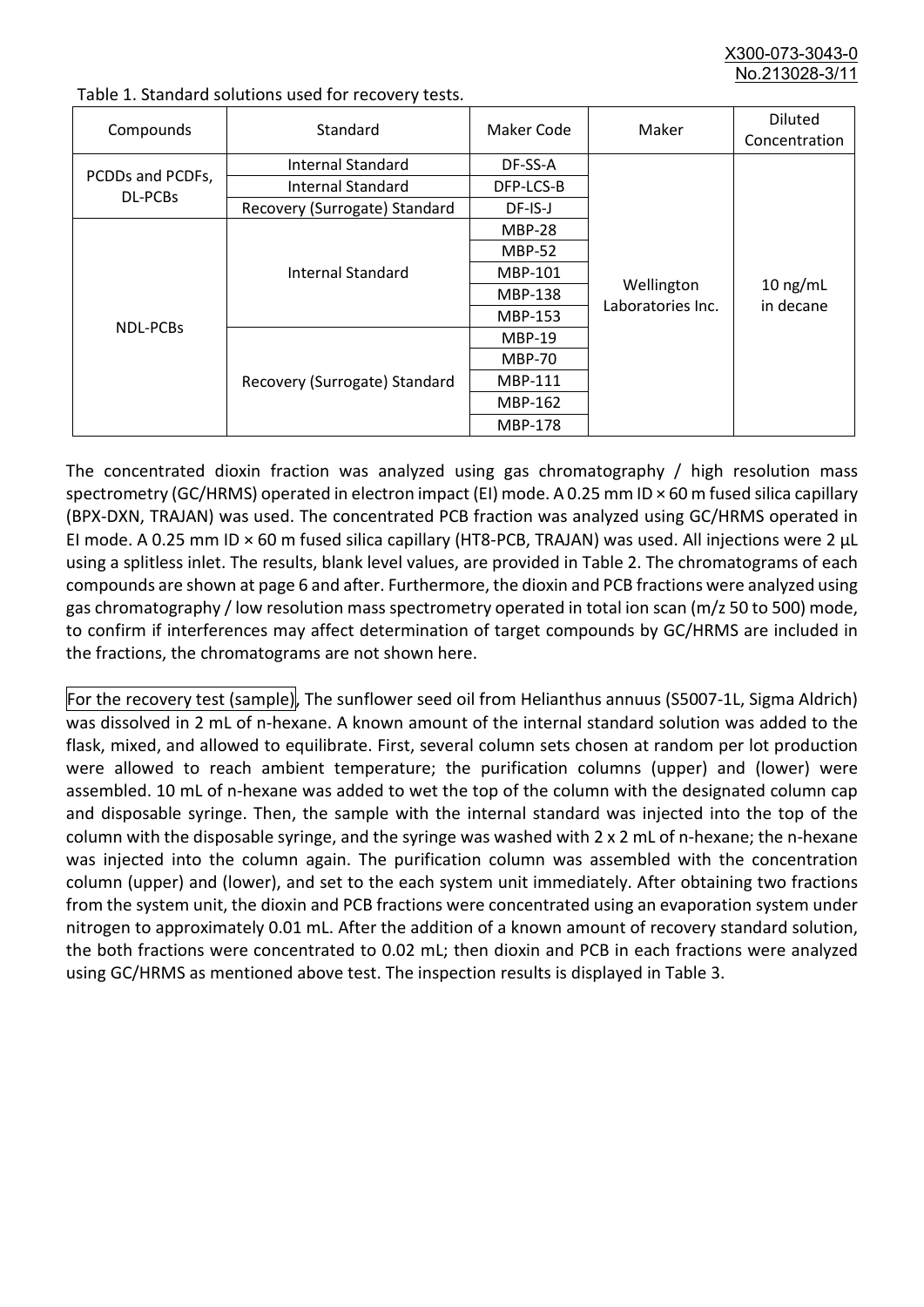X300-073-3043-0 No.213028-4/11

|  |  | Table 2 Blank levels of dioxins (PCDDs/PCDFs and DL-PCBs) and NDL-PCBs per column set. |
|--|--|----------------------------------------------------------------------------------------|
|--|--|----------------------------------------------------------------------------------------|

| abic 2 Diarik icveis of dioxins (I CDD3/TCDTs and DET CD3/ and NDET CD3 pcr column sett. |               |           |            |           |           |
|------------------------------------------------------------------------------------------|---------------|-----------|------------|-----------|-----------|
| Congener                                                                                 | Concentration | LOQ       | <b>LOD</b> | $S/N=3$   | TEQ*      |
|                                                                                          | pg/column     | pg/column | pg/column  | pg/column | pg/column |
| 2,3,7,8-TeCDD                                                                            | <b>ND</b>     | 0.29      | 0.09       | 0.08      | 0.09      |
| 1,2,3,7,8-PeCDD                                                                          | <b>ND</b>     | 0.30      | 0.09       | 0.08      | 0.09      |
| 1,2,3,4,7,8-HxCDD                                                                        | <b>ND</b>     | 0.8       | 0.2        | 0.2       | 0.02      |
| 1,2,3,6,7,8-HxCDD                                                                        | <b>ND</b>     | 0.7       | 0.2        | 0.2       | 0.02      |
| 1,2,3,7,8,9-HxCDD                                                                        | <b>ND</b>     | 0.8       | 0.2        | 0.2       | 0.02      |
| 1,2,3,4,6,7,8-HpCDD                                                                      | <b>ND</b>     | 1.3       | 0.4        | 0.3       | 0.004     |
| <b>OCDD</b>                                                                              | <b>ND</b>     | 1.9       | 0.6        | 0.4       | 0.00018   |
| 2,3,7,8-TeCDF                                                                            | <b>ND</b>     | 0.9       | 0.3        | 0.3       | 0.03      |
| 1,2,3,7,8-PeCDF                                                                          | <b>ND</b>     | 0.8       | 0.2        | 0.2       | 0.006     |
| 2,3,4,7,8-PeCDF                                                                          | <b>ND</b>     | 0.5       | 0.2        | 0.2       | 0.06      |
| 1,2,3,4,7,8-HxCDF                                                                        | <b>ND</b>     | 0.6       | 0.2        | 0.2       | 0.02      |
| 1,2,3,6,7,8-HxCDF                                                                        | <b>ND</b>     | 0.9       | 0.3        | 0.2       | 0.03      |
| 1,2,3,7,8,9-HxCDF                                                                        | <b>ND</b>     | 0.6       | 0.2        | 0.2       | 0.02      |
| 2,3,4,6,7,8-HxCDF                                                                        | <b>ND</b>     | 0.6       | 0.2        | 0.1       | 0.02      |
| 1,2,3,4,6,7,8-HpCDF                                                                      | <b>ND</b>     | 1.0       | 0.3        | 0.2       | 0.003     |
| 1,2,3,4,7,8,9-HpCDF                                                                      | <b>ND</b>     | 1.1       | 0.3        | 0.2       | 0.003     |
| <b>OCDF</b>                                                                              | <b>ND</b>     | 2.0       | 0.6        | 0.4       | 0.00018   |
| #81 (3,4,4',5-TeCB)                                                                      | <b>ND</b>     | 0.7       | 0.2        | 0.1       | 0.00006   |
| #77 (3,3',4,4'-TeCB)                                                                     | <b>ND</b>     | 1.5       | 0.5        | 0.1       | 0.00005   |
| #126 (3,3',4,4',5-PeCB)                                                                  | <b>ND</b>     | 0.4       | 0.1        | 0.08      | 0.01      |
| #169 (3,3',4,4',5,5'-HxCB)                                                               | <b>ND</b>     | 0.9       | 0.3        | 0.2       | 0.009     |
| #123 (2',3,4,4',5-PeCB)                                                                  | <b>ND</b>     | 0.4       | 0.1        | 0.04      | 0.000003  |
| #118 (2,3',4,4',5-PeCB)                                                                  | <b>ND</b>     | 0.7       | 0.2        | 0.04      | 0.000006  |
| #105 (2,3,3',4,4'-PeCB)                                                                  | <b>ND</b>     | 0.4       | 0.1        | 0.04      | 0.000003  |
| #114 (2,3,4,4',5-PeCB)                                                                   | <b>ND</b>     | 0.6       | 0.2        | 0.03      | 0.000006  |
| #167 (2,3',4,4',5,5'-HxCB)                                                               | <b>ND</b>     | 0.4       | 0.1        | 0.03      | 0.000003  |
| #156 (2,3,3',4,4',5-HxCB)                                                                | <b>ND</b>     | 0.5       | 0.1        | 0.03      | 0.000003  |
| #157 (2,3,3',4,4',5'-HxCB)                                                               | <b>ND</b>     | 0.6       | 0.2        | 0.04      | 0.000006  |
| #189 (2,3,3',4,4',5,5'-HpCB)                                                             | <b>ND</b>     | 0.4       | 0.1        | 0.03      | 0.000003  |
| #28 (2,4,4'-TrCB)                                                                        | 0.7           | 0.4       | 0.1        | 0.04      |           |
| #52 (2,2',5,5'-TeCB)                                                                     | <b>ND</b>     | 0.3       | 0.1        | 0.05      |           |
| #101 (2,2',4,5,5'-PeCB)                                                                  | <b>ND</b>     | 0.4       | 0.1        | 0.04      |           |
| #138 (2,2',3,4,4',5'-HxCB)                                                               | <b>ND</b>     | 0.6       | 0.2        | 0.04      |           |
| #153 (2,2',4,4',5,5'-HxCB)                                                               | <b>ND</b>     | 1.1       | 0.3        | 0.04      |           |
| #180 (2,2',3,4,4',5,5'-HpCB)                                                             | <b>ND</b>     | 0.6       | 0.2        | 0.04      |           |

\* TEQ: Toxicity Equivalents (are applied WHO-TEF(2006))

- 1. The figures in the parentheses in the concentration of actual measurement denote the concentration of the LOD or more and less than the LOQ.
- 2. ND in the concentration of actual measurement denotes less than the LOD.
- 3. TEQ are calculated with an actual measurement which is the concentration of the LOQ or more, and an actual measurement which is the concentration of the LOD or more and less than the LOQ, respectively. For values less than the LOD, TEQ are calculated with the LOD.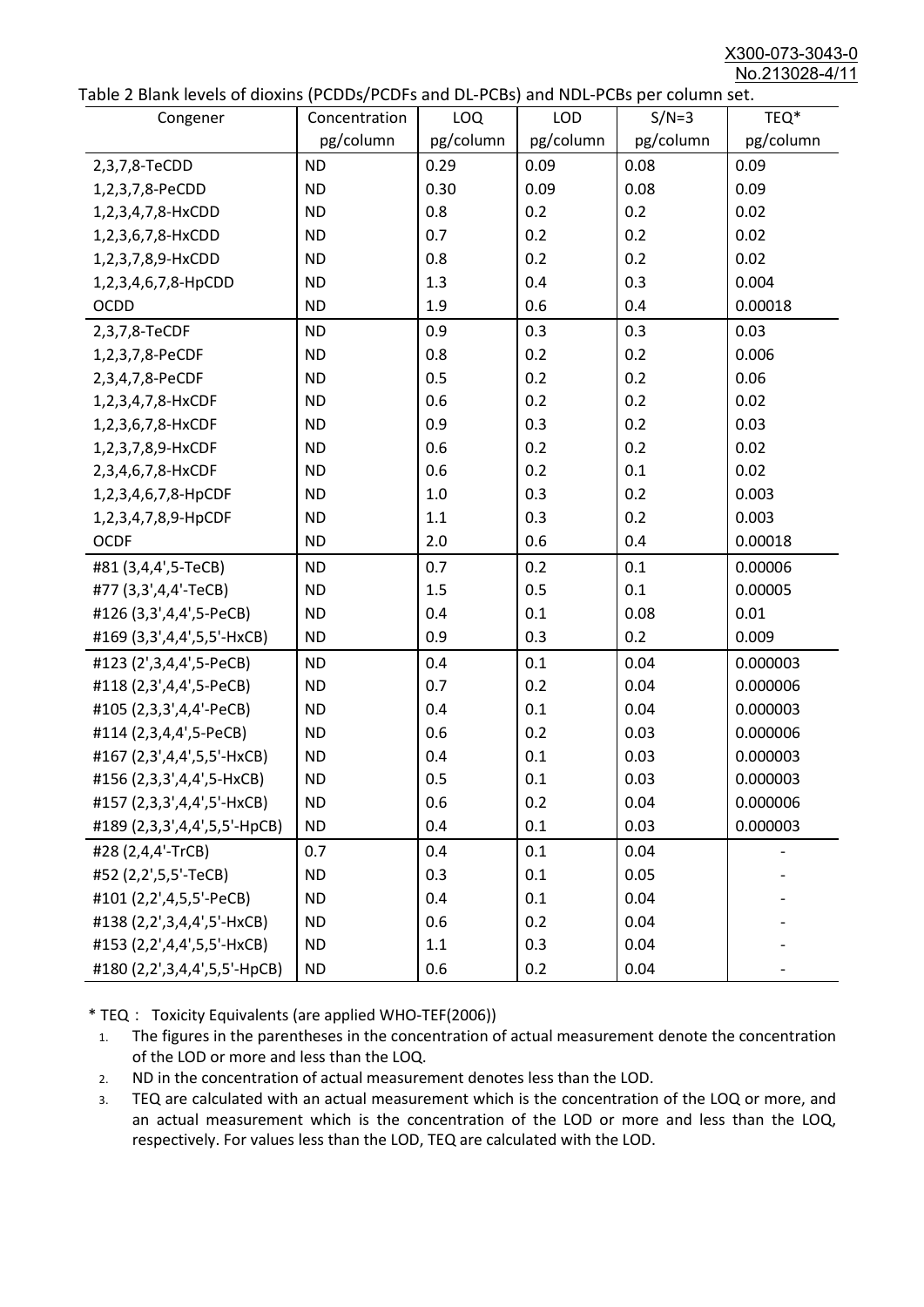| uwic J.<br>Recoveries of fabeled internal standar<br>Congener | Sample |
|---------------------------------------------------------------|--------|
| 2,3,7,8-TeCDD                                                 | 74 %   |
| 1,2,3,7,8-PeCDD                                               | 83%    |
| 1,2,3,4,7,8-HxCDD                                             | 84 %   |
| 1,2,3,6,7,8-HxCDD                                             | 90%    |
| 1,2,3,7,8,9-HxCDD                                             | 83%    |
| 1,2,3,4,6,7,8-HpCDD                                           | 80%    |
| <b>OCDD</b>                                                   | 75 %   |
| 2,3,7,8-TeCDF                                                 | 86 %   |
| 1,2,3,7,8-PeCDF                                               | 89%    |
| 2,3,4,7,8-PeCDF                                               | 87%    |
| 1,2,3,4,7,8-HxCDF                                             | 82%    |
| 1,2,3,6,7,8-HxCDF                                             | 86%    |
| 1,2,3,7,8,9-HxCDF                                             | 89%    |
| 2,3,4,6,7,8-HxCDF                                             | 88%    |
| 1,2,3,4,6,7,8-HpCDF                                           | 92%    |
| 1,2,3,4,7,8,9-HpCDF                                           | 85 %   |
| <b>OCDF</b>                                                   | 79%    |
| #81 (3,4,4',5-TeCB)                                           | 80%    |
| #77 (3,3',4,4'-TeCB)                                          | 80%    |
| #126 (3,3',4,4',5-PeCB)                                       | 94 %   |
| #169 (3,3',4,4',5,5'-HxCB)                                    | 82%    |
| #123 (2',3,4,4',5-PeCB)                                       | 97%    |
| #118 (2,3',4,4',5-PeCB)                                       | 93 %   |
| #105 (2,3,3',4,4'-PeCB)                                       | 89%    |
| #114 (2,3,4,4',5-PeCB)                                        | 97%    |
| #167 (2,3',4,4',5,5'-HxCB)                                    | 98%    |
| #156 (2,3,3',4,4',5-HxCB)                                     | 100 %  |
| #157 (2,3,3',4,4',5'-HxCB)                                    | 102 %  |
| #189 (2,3,3',4,4',5,5'-HpCB)                                  | 93 %   |
| #28 (2,4,4'-TrCB)                                             | 113 %  |
| #52 (2,2',5,5'-TeCB)                                          | 100 %  |
| #101 (2,2',4,5,5'-PeCB)                                       | 102 %  |
| #138 (2,2',3,4,4',5'-HxCB)                                    | 111%   |
| #153 (2,2',4,4',5,5'-HxCB)                                    | 119 %  |
| #180 (2,2',3,4,4',5,5'-HpCB)                                  | 99%    |

Table 3. Recoveries of labeled internal standards.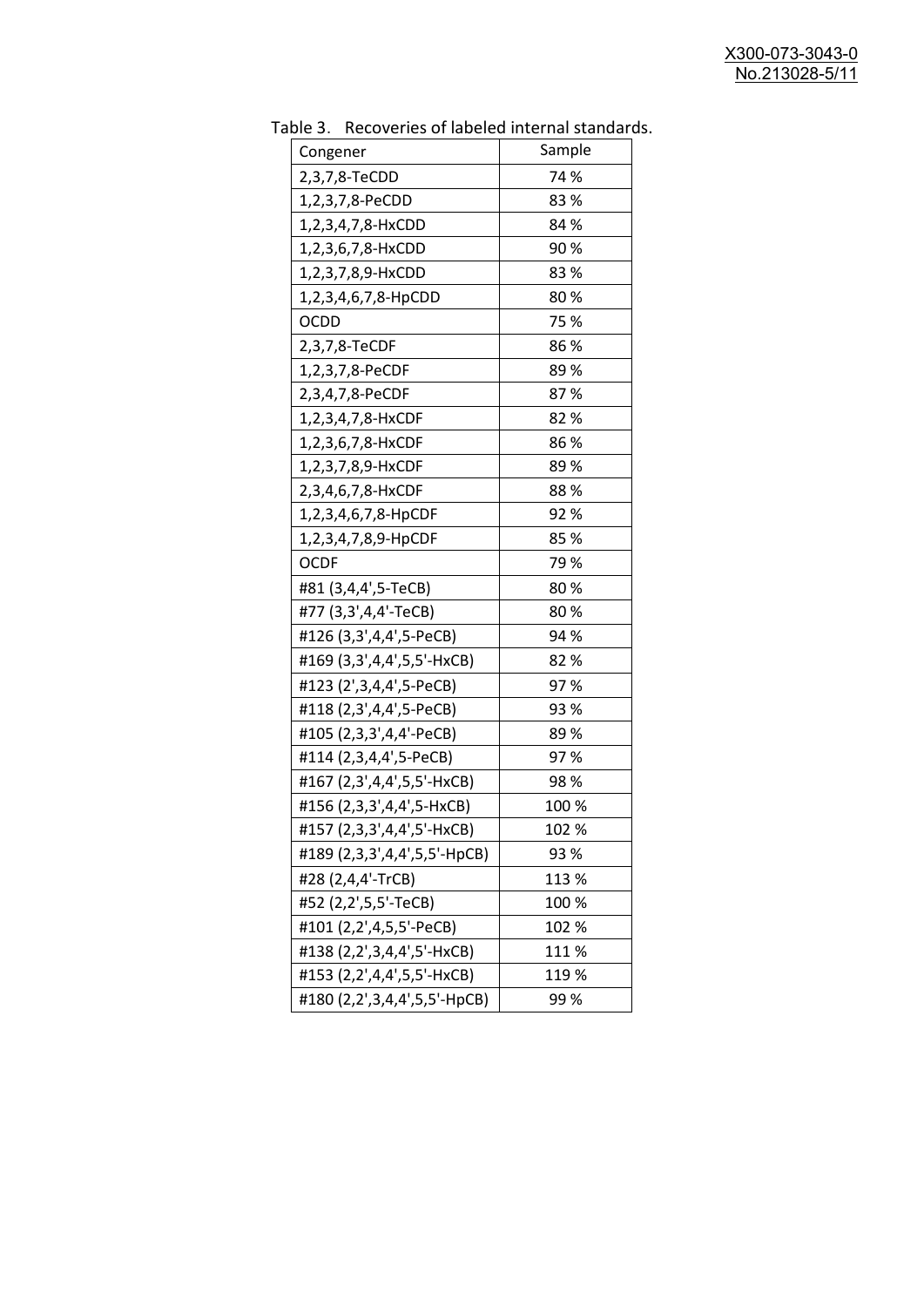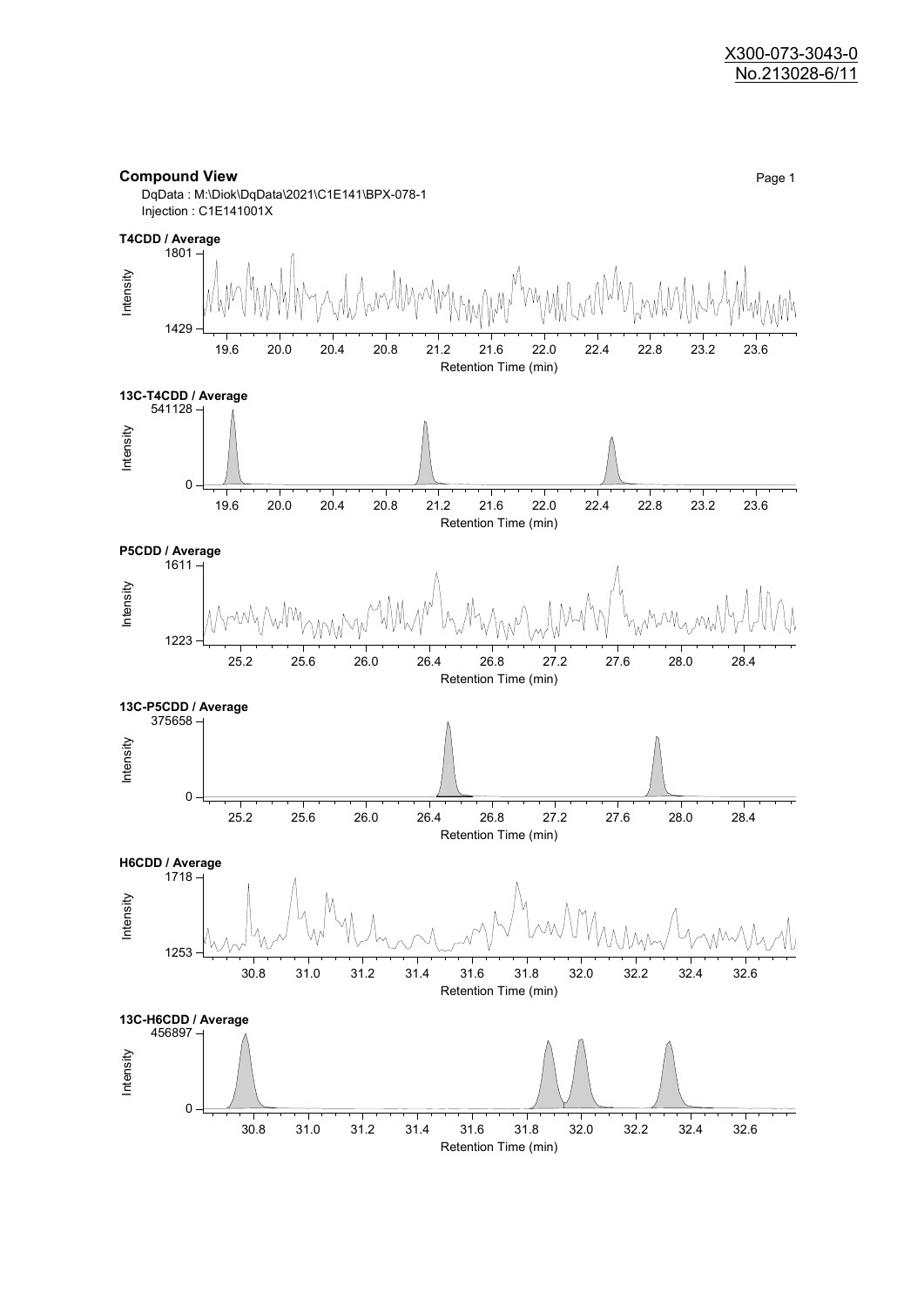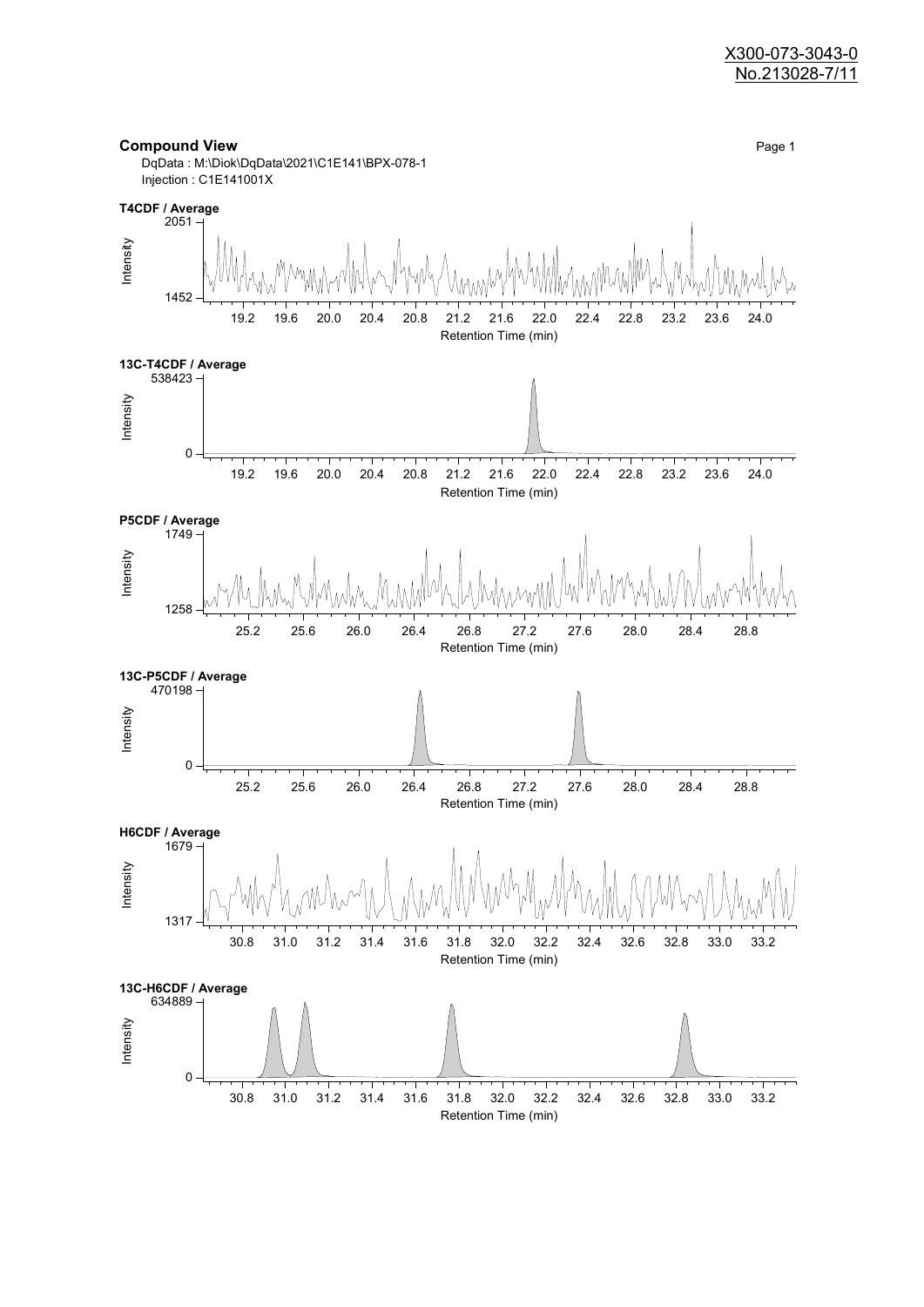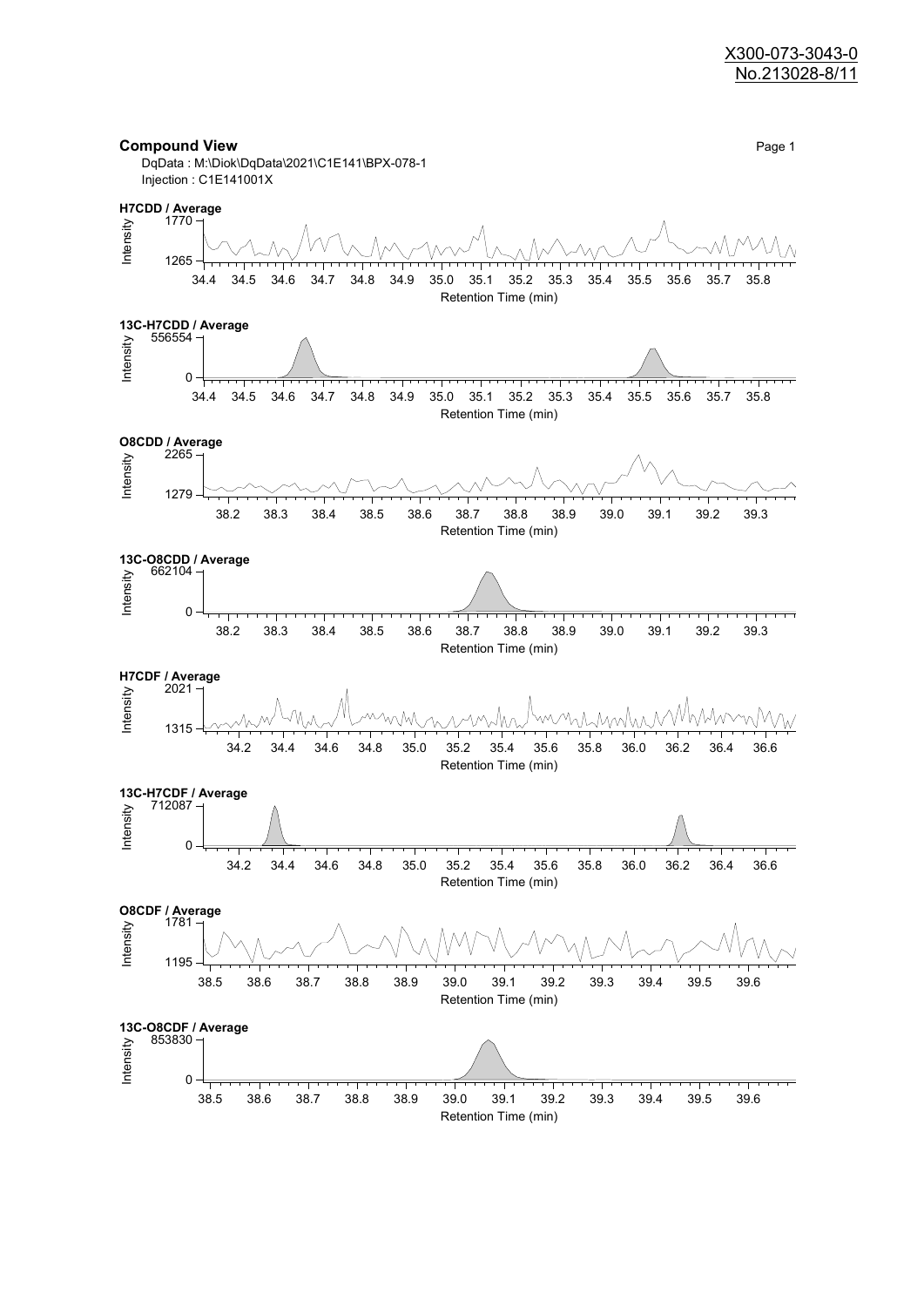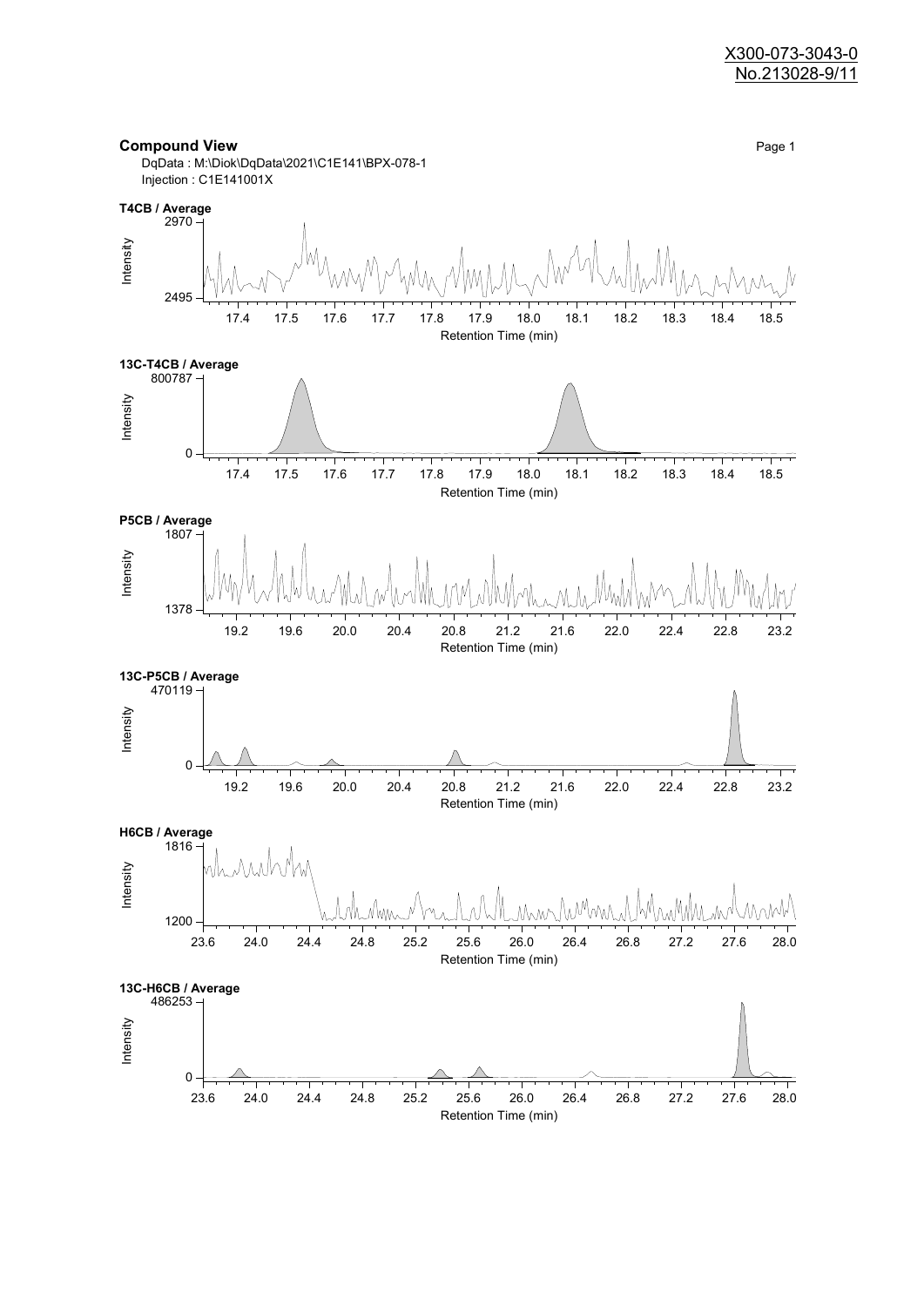